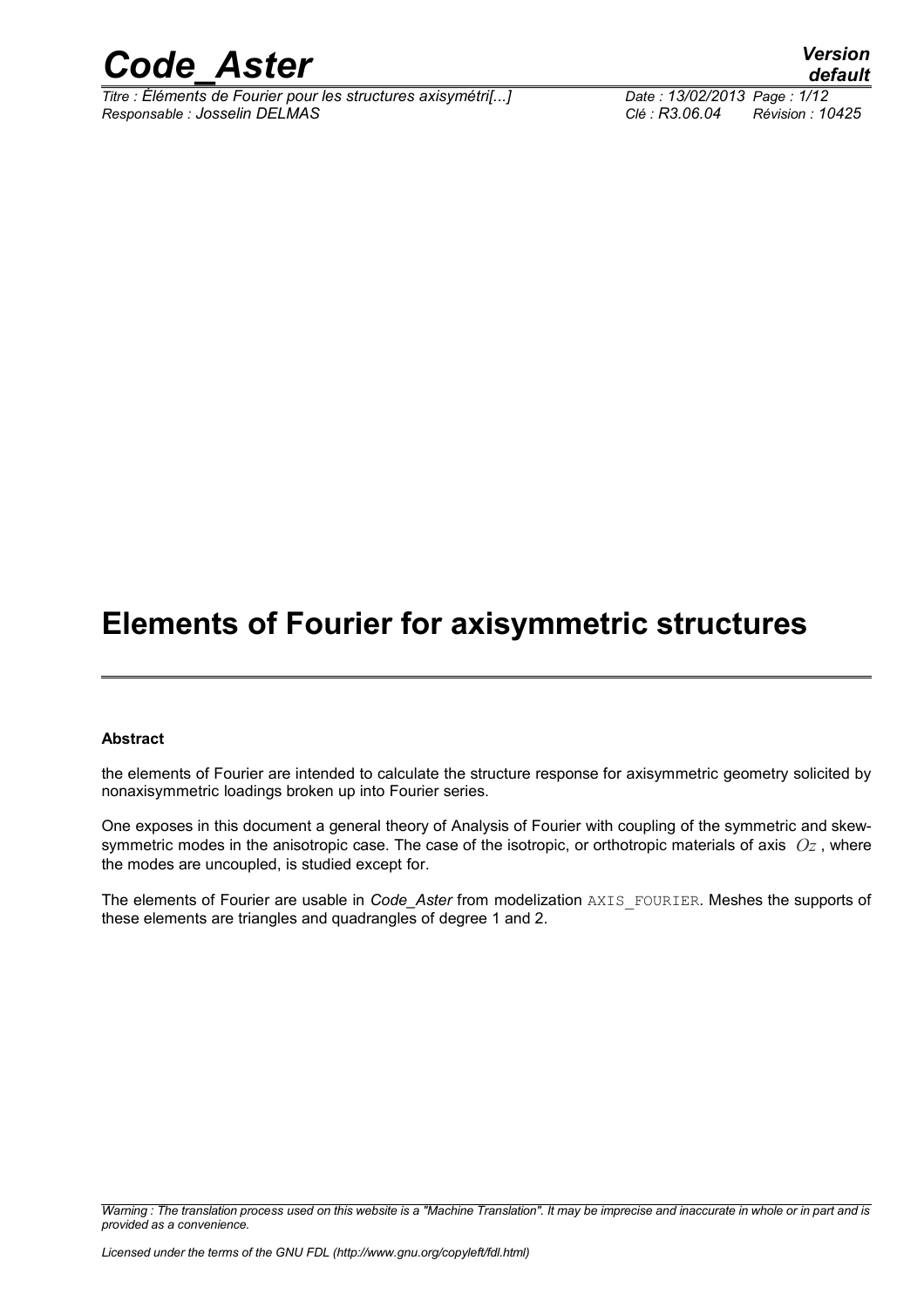*Titre : Éléments de Fourier pour les structures axisymétri[...] Date : 13/02/2014 Date : 13/02/2013 Page : 13/02/2013 Responsable : Josselin DELMAS Clé : R3.06.04 Révision : 10425*

### **Contents**

*Warning : The translation process used on this website is a "Machine Translation". It may be imprecise and inaccurate in whole or in part and is provided as a convenience.*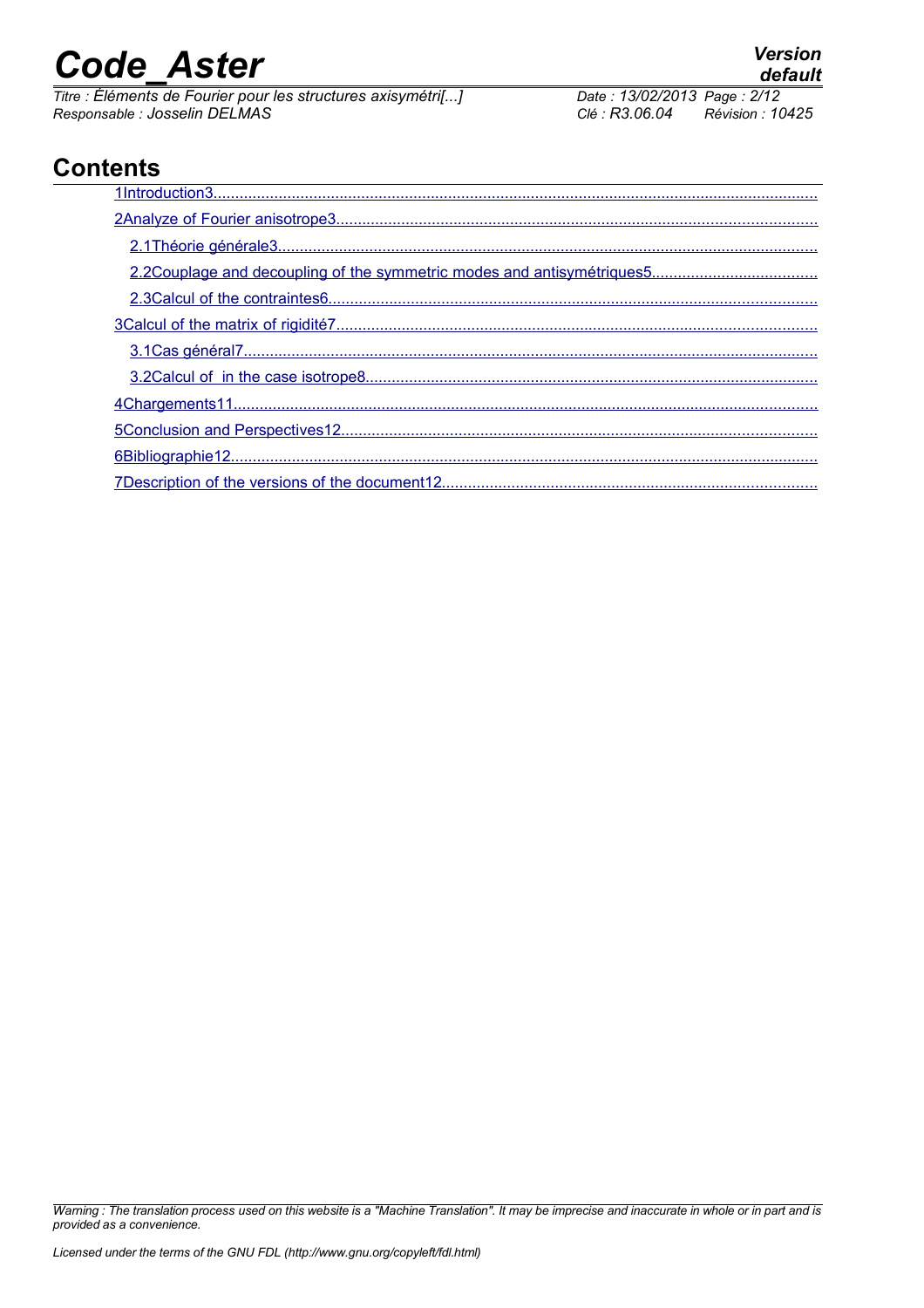*Titre : Éléments de Fourier pour les structures axisymétri[...] Date : 13/02/2013 Page : 3/12 Responsable : Josselin DELMAS Clé : R3.06.04 Révision : 10425*

#### **1 Introduction**

<span id="page-2-0"></span>the analysis of Fourier are intended to calculate the structure response for axisymmetric geometries subjected to nonaxisymmetric loadings. In this case, it is necessary to develop the loadings in Fourier series. Generally convergence is reached for 4 or 5 harmonics, but the speed of this convergence depends on the nature of the loading: the more regular the loading is and the more quickly the corresponding series converges. The most unfavourable case is that of a concentrated force for which the practice shows that it is necessary to go to beyond (at least 7 harmonics).

In *the Code\_Aster*, the decomposition of the loading in Fourier series is supposed to be made as a preliminary by the user. *The Code\_Aster* makes it possible to calculate the responses with this loading, harmonic by harmonic (modelization AXIS FOURIER), and overall after recombination of the harmonics between them (operator COMB FOURIER).

One will expose in a first chapter the general frame of the anisotropy, while insisting on the decoupling of the modes in the orthotropic case. The second chapter clarifies the computation of the stiffness matrix in the isotropic case.

For the use of the elements of Fourier in *Code\_Aster*, one returns to the note of use of the modelization Fourier [U2.01.07].

### <span id="page-2-2"></span>**2 Analyzes of anisotropic Fourier**

#### **2.1 general Theory**

<span id="page-2-1"></span>All the fields considered (forces, displacements, strains, stresses) are expressed in cylindrical coordinates with following convention on the order of the components:

- 1 radial component according to *r*
- 2 axial component according to *z*
- 3 tangential component according to  $\theta$

Example:  $(u_r, u_z, u_\theta), (f_r, f_z, f_\theta)$ 



The mesh is localised in the plane  $(r, z)$ , the symmetry of revolution being done around the axis  $Oz$ . The trihedron  $(r, z, \theta)$  is directed in the direct meaning.

*Warning : The translation process used on this website is a "Machine Translation". It may be imprecise and inaccurate in whole or in part and is provided as a convenience.*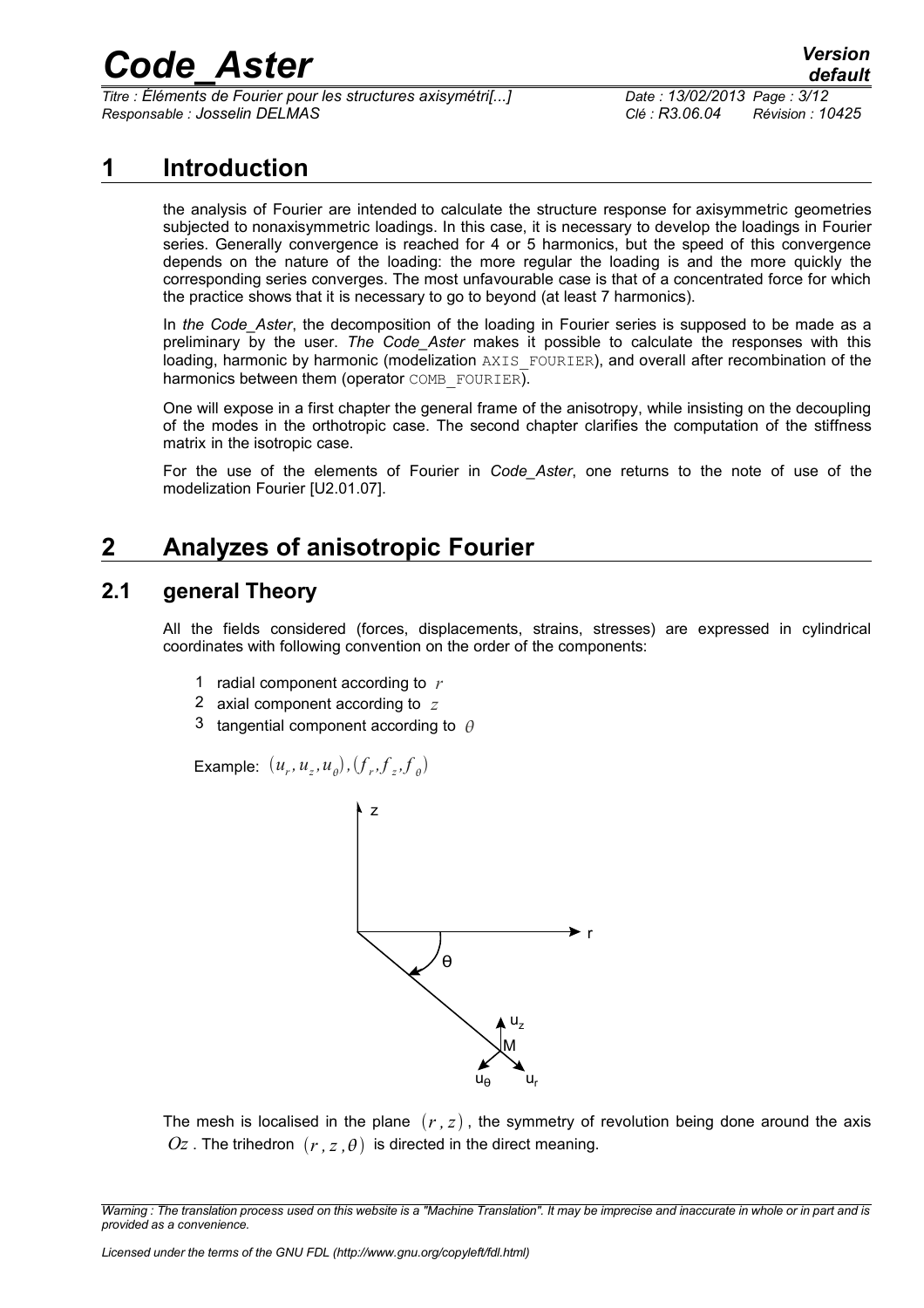*Titre : Éléments de Fourier pour les structures axisymétri[...] Date : 13/02/2013 Page : 4/12 Responsable : Josselin DELMAS Clé : R3.06.04 Révision : 10425*



Displacement is broken up **u** (or the loading **f** ) according to  $\mathbf{u} = \mathbf{u}^s + \mathbf{u}^a$  where  $\mathbf{u}^s$  (resp.  $\mathbf{u}^a$ ) indicates the symmetric part (resp. skew-symmetric) of the development in Fourier series from **u** ratio to the variable  $\theta$ .

One obtains:

$$
u_r^s = \sum_{l=0}^{\infty} u_l^s(r, z) \cos l\theta
$$
  
\n
$$
u_\theta^s = \sum_{l=0}^{\infty} v_l^s(r, z) \cos l\theta
$$
  
\n
$$
u_\theta^s = \sum_{l=0}^{\infty} w_l^s(r, z) \left(-\sin l\theta\right)
$$
  
\n
$$
u_r^a = \sum_{l=0}^{\infty} u_l^a(r, z) \sin l\theta
$$
  
\n
$$
u_z^a = \sum_{l=0}^{\infty} v_l^a(r, z) \sin l\theta
$$
  
\npartie antisymétrique  $u^a$   
\n
$$
u_\theta^a = \sum_{l=0}^{\infty} w_l^a(r, z) \cos l\theta
$$

A to note the choice of the sign  $-$  for  $u_\theta^s$  , which makes it possible to simplify later computations. If one notes  $\mathbf{U}_l^s\!\!=\!\!\left(u_l^s, v_l^s, w_l^s\right)\,\left(\text{resp. } \mathbf{U}_l^a\right)\,$   $l\!-\!\text{i\`eme\,}$  the symmetric component (resp. skew-symmetric) from the development in Fourier series of **u** , one obtains:

$$
\mathbf{u} = \sum_{l=0}^{\infty} \begin{bmatrix} \cos l\theta & 0 \\ 0 & \cos l\theta & -\sin l\theta \end{bmatrix} \mathbf{U}_{l}^{s} + \begin{bmatrix} \sin l\theta & 0 \\ 0 & \sin l\theta & 0 \\ 0 & \cos l\theta & 0 \end{bmatrix} \mathbf{U}_{l}^{a} \qquad \text{Eq 2.1-1}
$$

If one indicates by  $\epsilon$  the vector strain linearized, one realizes that  $\epsilon$  can be broken up into following Fourier series:

$$
\varepsilon = \sum_{l=0}^{\infty} \begin{pmatrix} \cos l \theta I_4 & 0_{4,2} \\ 0_{2,4} & -\sin l \theta I_2 \end{pmatrix} \varepsilon_l^s + \begin{pmatrix} \sin l \theta I_4 & 0_{4,2} \\ 0_{2,4} & \cos l \theta I_2 \end{pmatrix} \theta_l^a
$$
 eq 2.1-2

*Warning : The translation process used on this website is a "Machine Translation". It may be imprecise and inaccurate in whole or in part and is provided as a convenience.*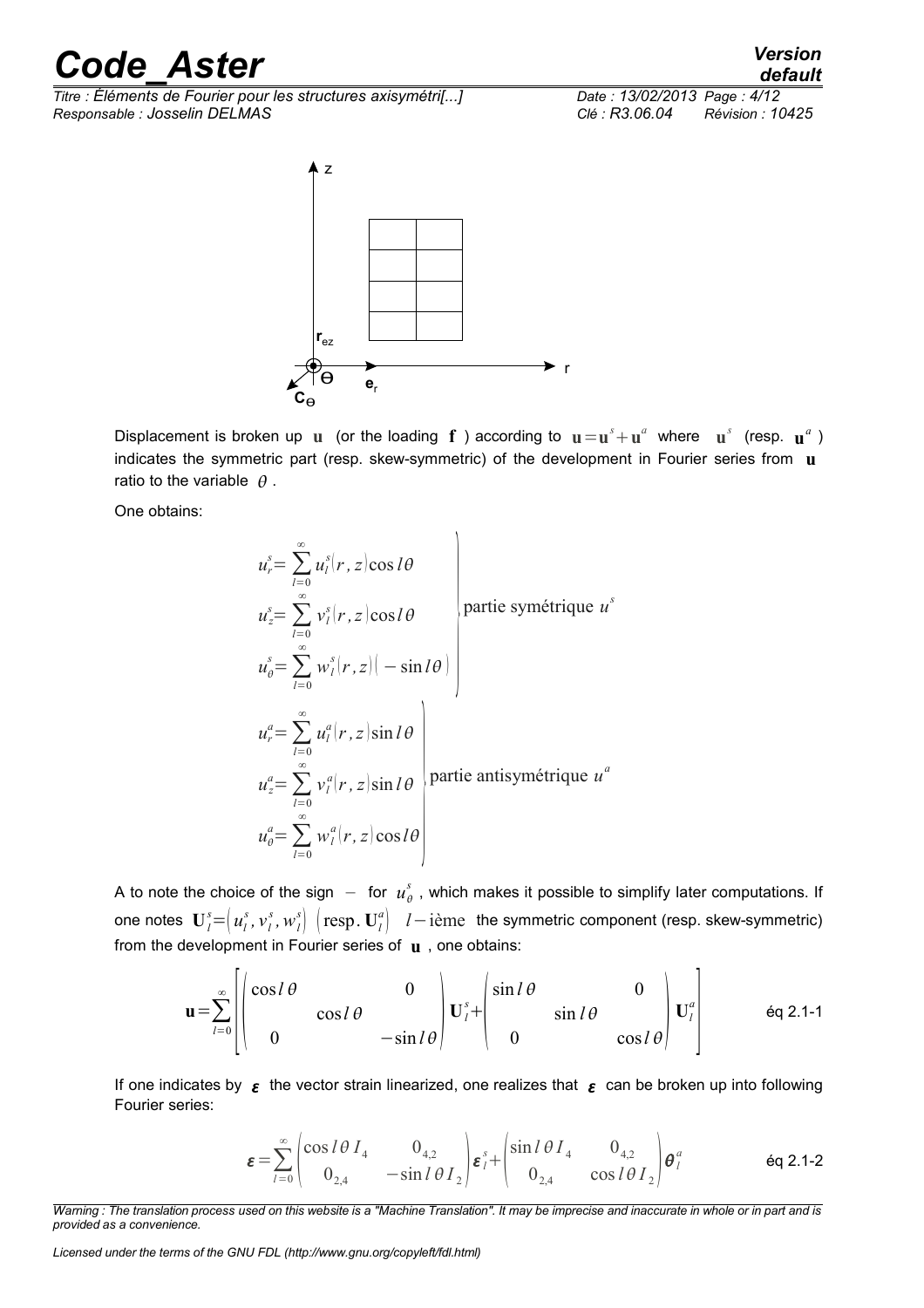*Titre : Éléments de Fourier pour les structures axisymétri[...] Date : 13/02/2013 Page : 5/12 Responsable : Josselin DELMAS Clé : R3.06.04 Révision : 10425*

with 
$$
\boldsymbol{\varepsilon} = \begin{bmatrix} \varepsilon_r, \varepsilon_z, \varepsilon_q, \gamma_{rz}, \gamma_{rq}, \gamma_{zq} \end{bmatrix}
$$
  

$$
\boldsymbol{\varepsilon}_l^s = B_l^s \mathbf{U}_l^s \qquad \boldsymbol{\varepsilon}_l^a = B_l^a \mathbf{U}_l^a
$$

(see [bib1]):

$$
B_i^s = \begin{bmatrix} \frac{\partial}{\partial r} & 0 & 0 \\ 0 & \frac{\partial}{\partial z} & 0 \\ \frac{1}{r} & 0 & -\frac{l}{r} \\ \frac{\partial}{\partial z} & \frac{\partial}{\partial r} & 0 \\ \frac{l}{r} & 0 & \frac{\partial}{\partial r} - \frac{1}{r} \\ 0 & \frac{l}{r} & \frac{\partial}{\partial z} \end{bmatrix}
$$

One has  $B_l^a = B_l^s$   $\forall l$  (this is due to the choice of the symmetric development of **u** in  $(\cos, \cos, -\sin)$  instead of  $(\cos, \cos, \sin)$ ). One will omit from now the indices *a* and *s* one will note *B<sup>l</sup>* the operator allowing to calculate the strains corresponding to the harmonic *l* .

#### <span id="page-4-0"></span>**2.2 Coupling and decoupling of the modes symmetric and skewsymmetric**

By taking again the preceding notations, one a:

$$
\mathbf{u} = \sum_{l} \begin{pmatrix} \cos l & \theta & I_2 & 0_{2,1} \\ 0_{1,2} & -\sin l & \theta \end{pmatrix} \mathbf{u}_{l}^{s} + \sum_{l} \begin{pmatrix} \sin l & \theta & I_2 & 0_{2,1} \\ 0_{1,2} & \cos l & \theta \end{pmatrix} \mathbf{u}_{l}^{a}
$$

what is written, by introducing matrixes  $\left. M\right\rangle _{l}^{s}$  et  $\left. M\right\rangle _{l}^{a}$  :

$$
\mathbf{u} = \sum_{l} \left( M_{l}^{s} \mathbf{U}_{l}^{s} + M_{l}^{a} \mathbf{U}_{l}^{a} \right)
$$

$$
\mathbf{u}_{l} = M_{l}^{s} \mathbf{U}_{l}^{s} + M_{l}^{a} \mathbf{U}_{l}^{a}
$$

One from of deduced that:  $\boldsymbol{\varepsilon}_{l}$   $\!=$   $\! M$   $\! '_{l}$  $\sum_{l}^{s}$  $\boldsymbol{\varepsilon}_{l}^{s}$  + *M*  $\sum_{l}^{s}$  $\sum_{l}^{a}$ **E**<sup>*a*</sup>

*Licensed under the terms of the GNU FDL (http://www.gnu.org/copyleft/fdl.html)*

*default*

*Warning : The translation process used on this website is a "Machine Translation". It may be imprecise and inaccurate in whole or in part and is provided as a convenience.*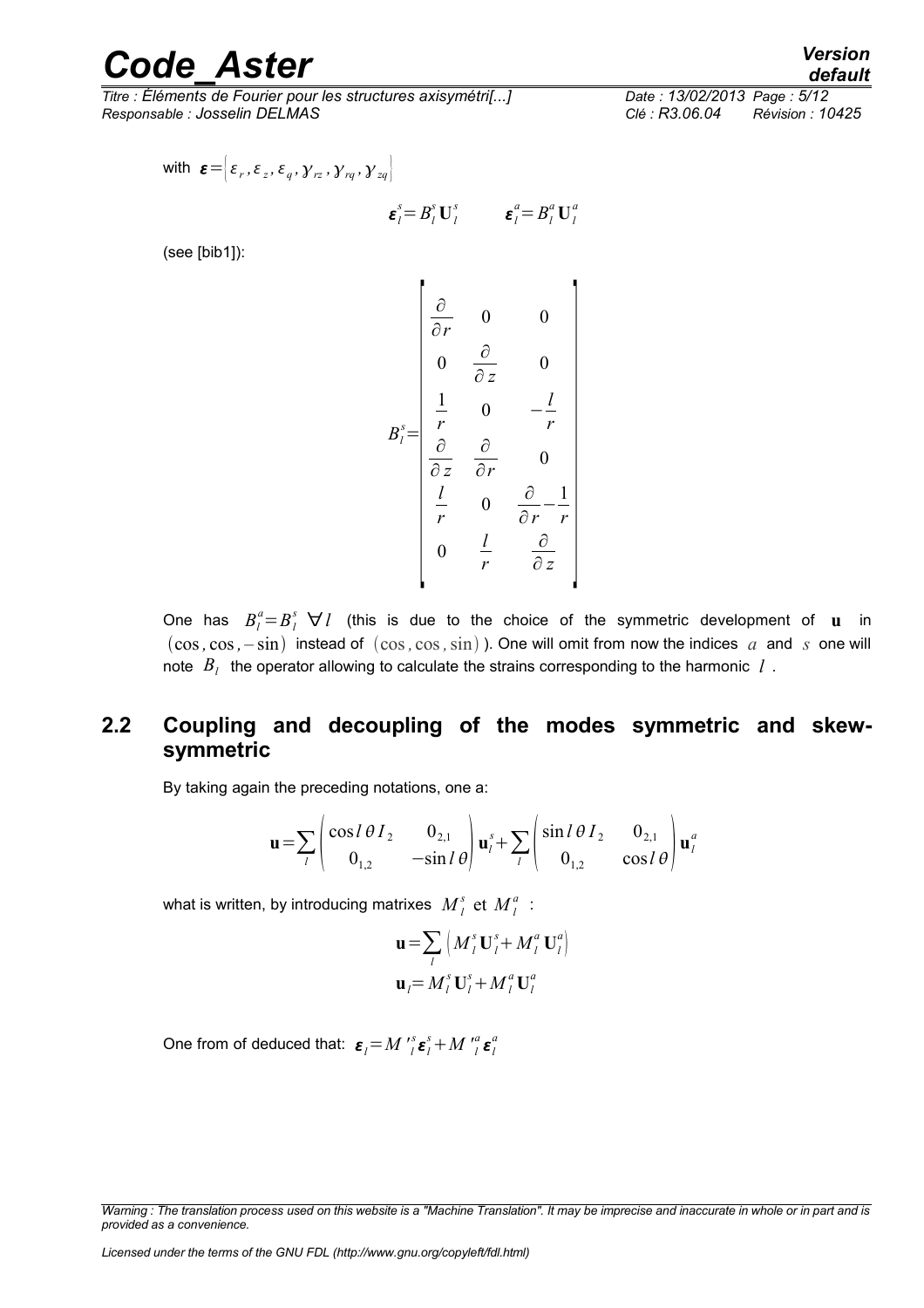*Titre : Éléments de Fourier pour les structures axisymétri[...] Date : 13/02/2013 Page : 6/12 Responsable : Josselin DELMAS Clé : R3.06.04 Révision : 10425*

$$
\text{avec} \quad M'_{l}^{s} = \begin{pmatrix} \cos l \theta I_4 & 0_{4,2} \\ 0_{2,4} & -\sin l \theta I_2 \end{pmatrix}
$$

$$
M'_{l}^{a} = \begin{pmatrix} \sin l \theta I_4 & 0_{4,2} \\ 0_{2,4} & \cos l \theta I_2 \end{pmatrix}
$$

#### **Computation of strain energy**

$$
W_{I} = \int_{0}^{2\pi} \int_{s}^{t} \varepsilon_{I} D \varepsilon_{I} ds d\theta \quad \text{avec } ds = r dr dz
$$
  
\n
$$
= \int_{0}^{2\pi} d\theta \int_{s}^{t} \varepsilon_{I}^{s} M \int_{I}^{s} D M \int_{I}^{s} \varepsilon_{I}^{s} ds + \int_{0}^{2\pi} d\theta \int_{s}^{t} \theta_{I}^{a} M \int_{I}^{a} D M \int_{I}^{a} \varepsilon_{I}^{a} ds
$$
  
\n
$$
+ \int_{0}^{2\pi} d\theta \int_{s}^{t} \varepsilon_{I}^{a} M \int_{I}^{a} D M \int_{I}^{s} \varepsilon_{I}^{s} ds + \int_{0}^{2\pi} d\theta \int_{s}^{t} \varepsilon_{I}^{s} M \int_{I}^{s} D M \int_{I}^{a} \varepsilon_{I}^{a} ds
$$
  
\nPuisque  $M \int_{I}^{a} D M \int_{I}^{s} = \begin{pmatrix} \sin l\theta I_{4} & 0 \\ 0 & \cos l\theta I_{2} \end{pmatrix} \begin{pmatrix} D_{1} & D_{3} \\ D_{3} & D_{2} \end{pmatrix} \begin{pmatrix} \cos l\theta I_{4} & 0 \\ 0 & -\sin l\theta I_{2} \end{pmatrix}$   
\n
$$
M \int_{I}^{a} D M \int_{I}^{s} = \begin{pmatrix} D_{1} \sin l\theta \cos l\theta & -D_{3} (\sin l\theta)^{2} \\ 0 & D_{2} \sin l\theta \cos l\theta \end{pmatrix}
$$

and that  $\int$  $\boldsymbol{0}$  $2\pi$  $\sin l\theta \cos l\theta \, d\theta = 0, \text{ si } D_3 = 0 \quad \text{there is thus no term } \left[ {}^t\mathop{\varepsilon}_l^a , \mathop{\varepsilon}_l^s \right] \text{ ou } \left[ {}^t\mathop{\varepsilon}_l^s , \mathop{\varepsilon}_l^a \right] \text{ in } \; W \; .$ There is then no coupling  $\left(U^a,U^s\right)$  ou  $\left(U^s,U^a\right)$  .

#### **2.3 Computation of the stresses**

<span id="page-5-0"></span>Just as  $\epsilon$ ,  $\sigma$  can be broken up into following Fourier series:

$$
\boldsymbol{\sigma} = \sum_{l} \left( M \, \prime_{l}^{s} \, \boldsymbol{\sigma}_{l}^{s} + M \, \prime_{l}^{a} \, \boldsymbol{\sigma}_{l}^{a} \right)
$$

Hooke's law  $\sigma = D \varepsilon$ , one deduces:

$$
\mathbf{s} = \sum_{l} \begin{pmatrix} \cos l & \theta D_1 & -\sin l & \theta D_3 \\ \cos l & \theta D_3' & -\sin l & \theta D_2 \end{pmatrix} \mathbf{\varepsilon}_l^s + \begin{pmatrix} \sin l & \theta D_1 & \cos l & \theta D_3 \\ \sin l & \theta D_3' & \cos l & \theta D_2 \end{pmatrix} \mathbf{\varepsilon}_l^a
$$

Maybe, while revealing the matrixes  $|M'|$  $\int_l^s$ et *M*  $\int_l^a$ *a* :

$$
\sigma = \sum_{l} M' {s \brack l} \begin{pmatrix} D_1 & 0_{4,2} \\ 0_{2,4} & D_2 \end{pmatrix} \mathbf{\varepsilon}_l^s + \begin{pmatrix} 0_{4,4} & D_3 \\ -D_3' & 0_{2,2} \end{pmatrix} \mathbf{\varepsilon}_l^a \\ + M' {s \brack l} \begin{pmatrix} 0_{4,4} & -D_3 \\ D_3' & 0_{2,2} \end{pmatrix} \mathbf{\varepsilon}_l^s + \begin{pmatrix} D_1 & 0_{4,2} \\ 0_{2,4} & D_2 \end{pmatrix} \mathbf{\varepsilon}_l^a \end{pmatrix}
$$

*Warning : The translation process used on this website is a "Machine Translation". It may be imprecise and inaccurate in whole or in part and is provided as a convenience.*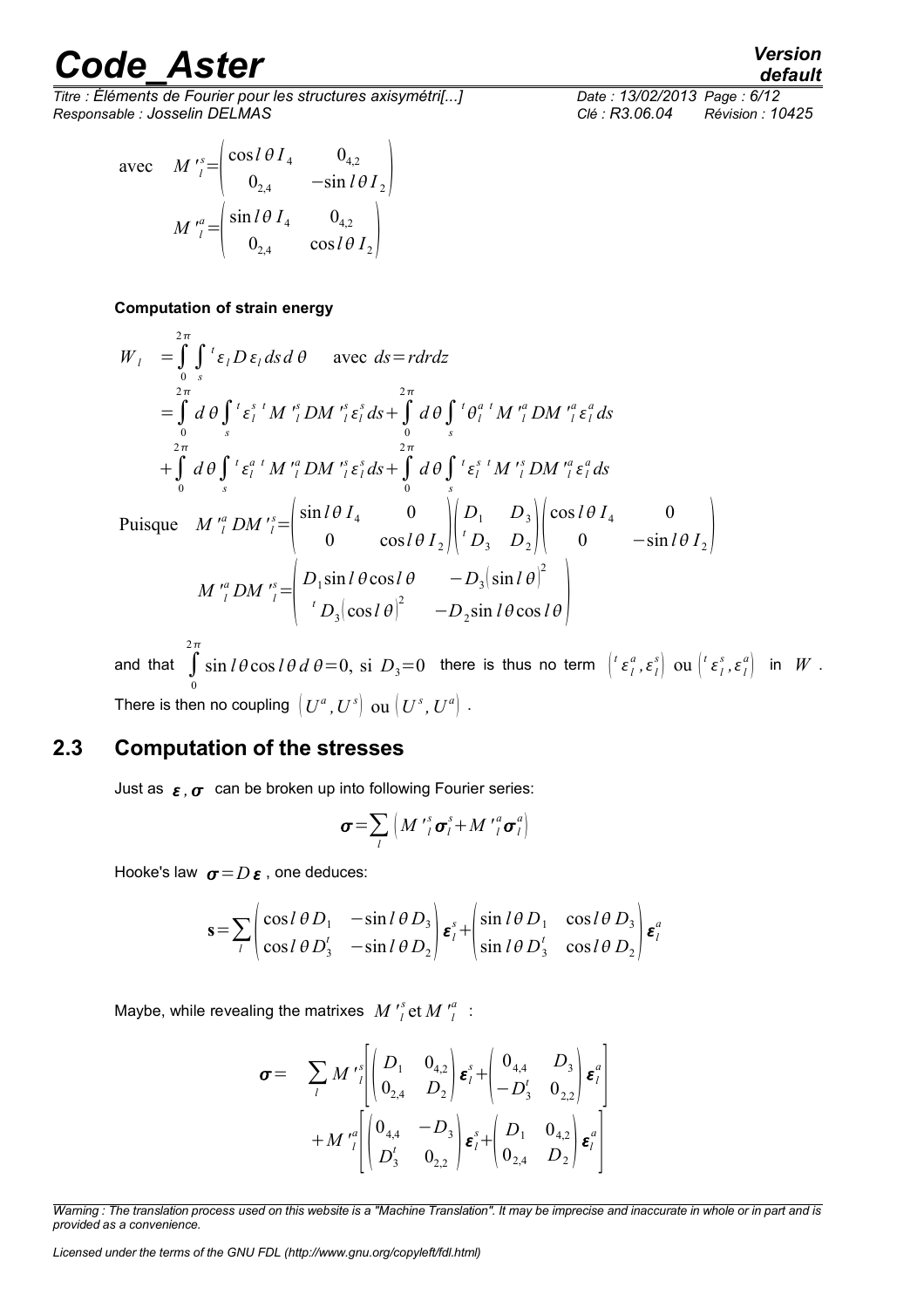*Titre : Éléments de Fourier pour les structures axisymétri[...] Date : 13/02/2013 Page : 7/12 Responsable : Josselin DELMAS Clé : R3.06.04 Révision : 10425*

While posing *D s*  $|0\rangle$  $D_1$  0<sub>4,2</sub>  $\begin{bmatrix} D_1 & 0_{4,2} \\ 0_{2,4} & D_2 \end{bmatrix}$  and  $D^a = \begin{bmatrix} 0_{4,4} & D_3 \\ -D_3^t & 0_{2,2} \end{bmatrix}$  $\begin{pmatrix} 4,4 \\ -D_3' & 0_{2,2} \end{pmatrix}$ , one from of deduced the parts symmetric

and skew-symmetric of the stress relating to the harmonic *l* :

$$
\begin{cases}\n\boldsymbol{\sigma}_{l}^{s} = D^{s} \boldsymbol{\varepsilon}_{l}^{s} + D^{a} \boldsymbol{\varepsilon}_{l}^{a} = D^{s} B_{l} \mathbf{u}_{l}^{s} + D^{a} B_{l} \mathbf{u}_{l}^{a} \\
\boldsymbol{\sigma}_{l}^{a} = -D^{a} \boldsymbol{\varepsilon}_{l}^{s} + D^{s} \boldsymbol{\varepsilon}_{l}^{a} = -D^{a} B_{l} \mathbf{u}_{l}^{s} + D^{s} B_{l} \mathbf{u}_{l}^{a}\n\end{cases}
$$
 eq 2.3-1

**Note::**

*In the case of the orthotropy compared to*  $Oz$  *, one has*  $|D^a=0\rangle$  *and [éq 2.1-1] is reduced to:* 

$$
\begin{cases}\n\boldsymbol{\sigma}_l^s = D^s \, B_l \, \mathbf{u}_l^s \\
\boldsymbol{\sigma}_l^a = D^s \, B_l \, \mathbf{u}_l^a\n\end{cases}
$$

<span id="page-6-1"></span>*I.e. if displacements are symmetric (or skew-symmetric), the stresses are it too.*

#### **3 Computation of the stiffness matrix**

#### **3.1 general Case**

<span id="page-6-0"></span>Are **u** and  $\epsilon$  two unspecified kinematically admissible fields. By applying the principle of the virtual wors to the volume element  $v$ , one can write:

$$
\int_{v} \left( \int_{0}^{t} \delta \mathbf{\varepsilon} \cdot \mathbf{s} \right) dv = \int_{v} \left( \int_{0}^{t} \delta \mathbf{u} \cdot f \right) dv
$$

After decomposition in Fourier series and integration compared to  $\theta$ , one obtains, for unspecified  $\epsilon_l^s$ ,  $\epsilon_l^a$ ,  $u_l^s$ ,  $u_l^a$  fields A.C. and any harmonic *l* :

$$
\int_{s_i} \left( \int \delta \, \varepsilon_i^s \cdot \sigma_l^s + \int \delta \, \varepsilon_i^a \cdot \sigma_l^a \right) \, ds_l = \int_{s_i} \left( \int \delta \, u_l^s \cdot \int \delta \, u_l^s \cdot \int \delta \, u_l^a \cdot \int \delta \, u_l^a \, du_l^b \right) \, ds_l
$$

Maybe, by means of [éq 2.3-1] and while posing:

$$
K_{l}^{s} = \int_{s_{l}}^{t} B_{l} D^{s} B_{l} ds_{l}
$$
  
\n
$$
K_{l}^{a} = \int_{s_{l}}^{t} B_{l} D^{s} B_{l} ds_{l} = K_{l}^{s} = K_{l}
$$
  
\n
$$
K_{l}^{as} = \int_{s_{l}}^{t} B_{l} D^{a} B_{l} ds_{l}
$$

*l*

The following system of equations is obtained:

$$
\begin{cases}\nK_{1}u_{1}^{s} + K_{1}^{as}u_{1}^{a} = f_{1}^{s} \\
K_{1}^{as}u_{1}^{s} + K_{1}u_{1}^{a} = f_{1}^{a}\n\end{cases}
$$
 eq 3-1

where  $\left\langle {}^{t}K_{l}^{as}\!=\!-K_{l}^{as}\right\rangle$  it is seen that if  $\left\langle D_{a}\!\ne\!0\right\rangle$  , the decoupling of the modes in symmetric and skewsymmetric harmonics is not possible any more. On the other hand, if  $D_a=0$  (orthotropy compared to  $Oz$ ) then  $K_l^{as}=0$  and [éq 3-1] is reduced to:

$$
\begin{cases}\nK_l u_l^s = f_l^s \\
K_l u_l^a = f_l^a\n\end{cases}
$$

*Warning : The translation process used on this website is a "Machine Translation". It may be imprecise and inaccurate in whole or in part and is provided as a convenience.*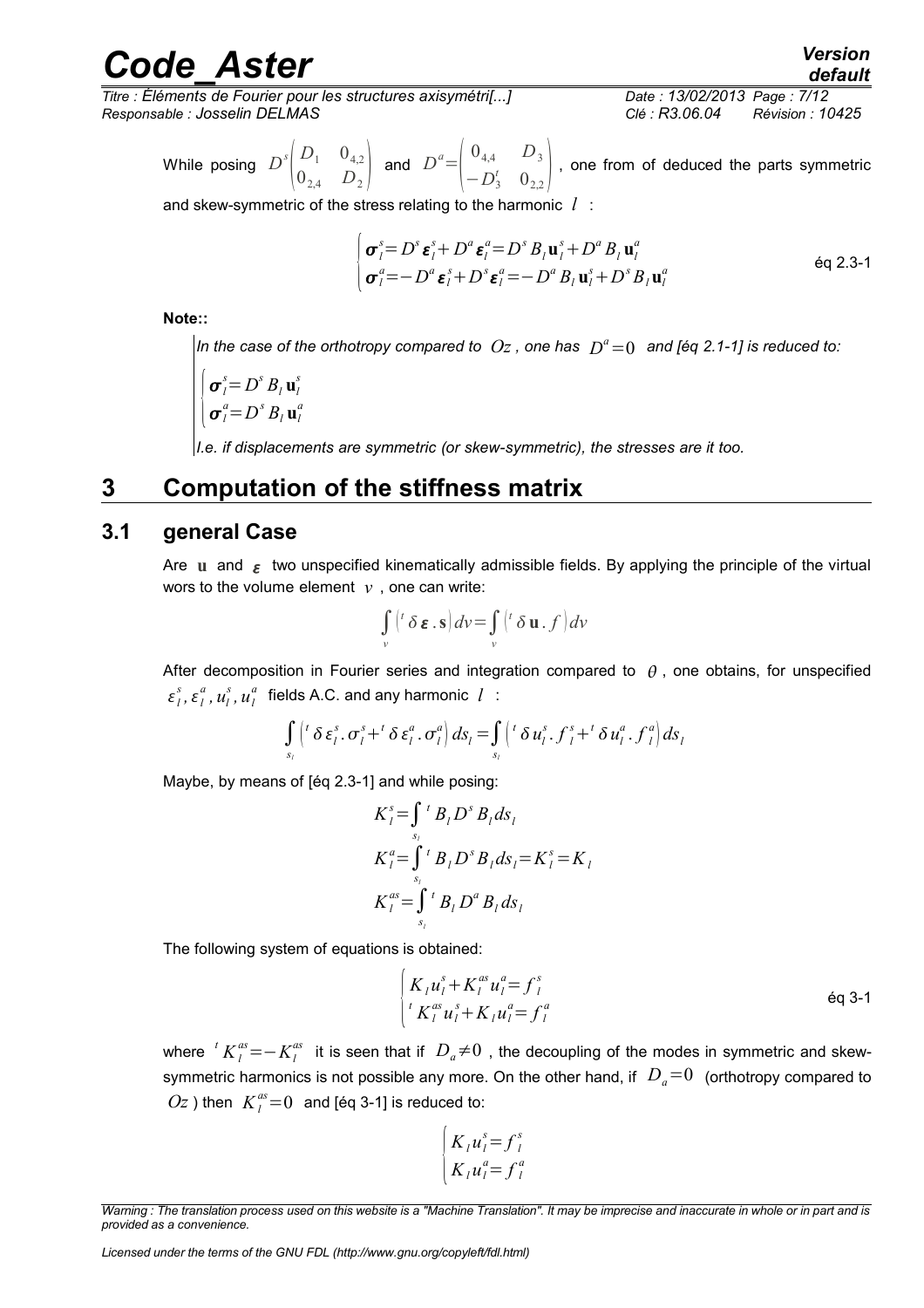*Titre : Éléments de Fourier pour les structures axisymétri[...] Date : 13/02/2013 Page : 8/12 Responsable : Josselin DELMAS Clé : R3.06.04 Révision : 10425*

While taking for vectors displacement (resp. force) corresponding to the harmonic *l* the vectors:

$$
\mathbf{u}_l = \left[ u_r^s, u_z^s, u_\theta^s, u_r^a, u_z^a, u_\theta^a \right]_l^{\mathbf{r}}
$$
  

$$
\mathbf{f}_l = \left[ f_r^s, f_z^s, f_\theta^s, f_r^a, f_z^a, f_\theta^a \right]_l^{\mathbf{r}}
$$

One has then:

$$
K_l^g
$$
**u**<sub>l</sub>=**f**<sub>l</sub> avec  $K_l^g$ = $\begin{pmatrix} K_l & K_l^{as} \\ {}^t K_l^{as} & K_l \end{pmatrix}$ 

#### **3.2 Computation of** *K<sup>l</sup> g*  **in the isotropic case**

<span id="page-7-0"></span>In this case one thus has  $K_l^{as}=0$  . One details in the continuation the computation of  $K_i = \int f_i B_i D^s B_i ds_i$ 

In the isotropic case, one a:

$$
D=Ds = \begin{bmatrix} D1 & D2 & D2 & 0 \\ D2 & D1 & D2 & 0 \\ D2 & D2 & D1 & 0 \\ 0 & 0 & 0 & D3 \\ 0 & 0 & 0 & 0 \end{bmatrix}
$$

avec *D1*=

$$
D2 = \frac{EV}{(1 + V)(1 - 2V)}
$$
  

$$
D2 = \frac{EV}{(1 + V)(1 - 2U)}
$$
  

$$
D3 = \frac{E}{2(1 + V)}
$$

 $E(1-\nu)$ 

One can write:

 $\mathbf{r}$ 

$$
\begin{pmatrix}\n\varepsilon_r \\
\varepsilon_{\theta} \\
\hline\ny_{rz} \\
y_{rz} \\
y_{r\theta} \\
x_{\theta}\n\end{pmatrix} = B_l \begin{pmatrix}\nu_r^s \\
u_z^s \\
u_{\theta}^s\n\end{pmatrix} = B_l' \left\{ \frac{u_r}{r}, \frac{u_z}{r}, \frac{u_{\theta}}{r}, \frac{\partial u_r}{\partial r}, \frac{\partial u_z}{\partial r}, \frac{\partial u_{\theta}}{\partial r}, \frac{\partial u_r}{\partial z}, \frac{\partial u_z}{\partial z}, \frac{\partial u_{\theta}}{\partial z}\right\}
$$
\n
$$
\begin{pmatrix}\n\mathbf{r} \cdot \mathbf{r} \cdot \mathbf{r} \\
\mathbf{r} \cdot \mathbf{r} \cdot \mathbf{r} \cdot \mathbf{r}\n\end{pmatrix} \leftarrow \text{ftets of form} \rightarrow \leftarrow \text{derived from the fets of form} \rightarrow \text{arc.} \quad B_l' = \begin{bmatrix}\n0 & 0 & 0 & 1 & 0 & 0 & 0 & 0 \\
0 & 0 & 0 & 1 & 0 & 0 & 0 & 0 \\
1 & 0 & -l & 0 & 0 & 0 & 0 & 0 & 0 \\
0 & 0 & 0 & 0 & 1 & 0 & 1 & 0 & 0 \\
0 & 0 & 0 & 0 & 1 & 0 & 1 & 0 & 0 \\
0 & l & 0 & 0 & 0 & 0 & 0 & 0 & 0 & 1\n\end{bmatrix}
$$

*Warning : The translation process used on this website is a "Machine Translation". It may be imprecise and inaccurate in whole or in part and is provided as a convenience.*

*Licensed under the terms of the GNU FDL (http://www.gnu.org/copyleft/fdl.html)*

*default*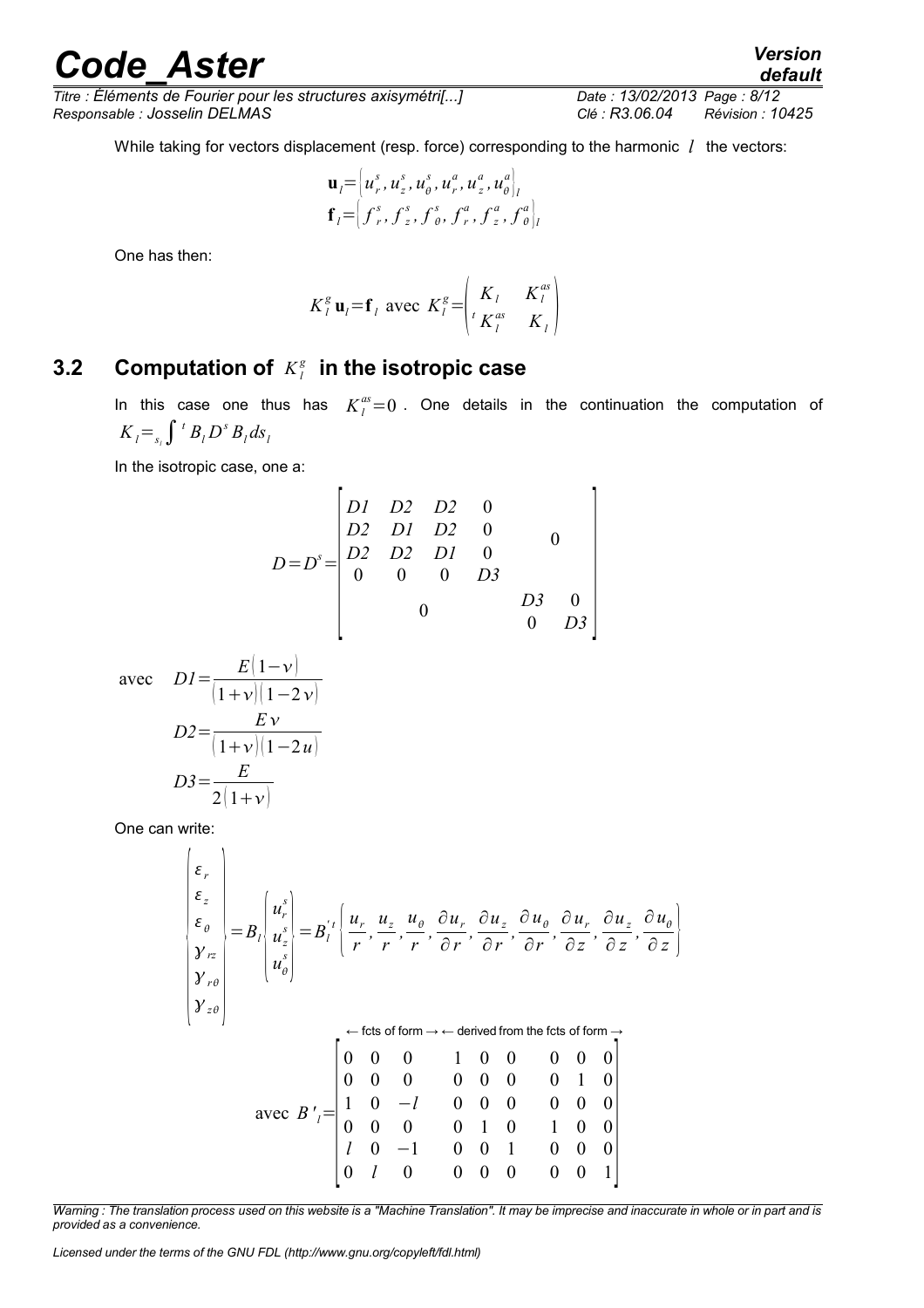*Titre : Éléments de Fourier pour les structures axisymétri[...] Date : 13/02/2013 Page : 9/12 Responsable : Josselin DELMAS Clé : R3.06.04 Révision : 10425*

While indicating by  $\left\vert{}W_{J}\right\rvert_{J=1\,\text{a}4\text{n}}$  the shape functions of the element considered, one a:

$$
U = \begin{bmatrix} \frac{u_r}{r} \\ \frac{u_z}{r} \\ \frac{u_{\theta}}{r} \\ \frac{\partial u_r}{\partial r} \\ \frac{\partial u_z}{\partial r} \\ \frac{\partial u_r}{\partial z} \\ \frac{\partial u_z}{\partial z} \\ \frac{\partial u_z}{\partial z} \\ \frac{\partial u_z}{\partial z} \\ \frac{\partial u_z}{\partial z} \\ \frac{\partial u_z}{\partial z} \\ \frac{\partial u_z}{\partial z} \\ \frac{\partial u_z}{\partial z} \\ \frac{\partial u_z}{\partial z} \\ \frac{\partial u_z}{\partial z} \\ \frac{\partial u_z}{\partial z} \\ \frac{\partial u_z}{\partial z} \\ \frac{\partial u_z}{\partial z} \\ \frac{\partial u_z}{\partial z} \\ \frac{\partial u_z}{\partial z} \\ \frac{\partial u_z}{\partial z} \\ \frac{\partial u_z}{\partial z} \\ \frac{\partial u_z}{\partial z} \\ \frac{\partial u_z}{\partial z} \\ \frac{\partial u_z}{\partial z} \\ \frac{\partial u_z}{\partial z} \\ \frac{\partial u_z}{\partial z} \\ \frac{\partial u_z}{\partial z} \\ \frac{\partial u_z}{\partial z} \\ \frac{\partial u_z}{\partial z} \\ \frac{\partial u_z}{\partial z} \\ \frac{\partial u_z}{\partial z} \\ \frac{\partial u_z}{\partial z} \\ \frac{\partial u_z}{\partial z} \\ \frac{\partial u_z}{\partial z} \\ \frac{\partial u_z}{\partial z} \\ \frac{\partial u_z}{\partial z} \\ \frac{\partial u_z}{\partial z} \\ \frac{\partial u_z}{\partial z} \\ \frac{\partial u_z}{\partial z} \\ \frac{\partial u_z}{\partial z} \\ \frac{\partial u_z}{\partial z} \\ \frac{\partial u_z}{\partial z} \\ \frac{\partial u_z}{\partial z} \\ \frac{\partial u_z}{\partial z} \\ \frac{\partial u_z}{\partial z} \\ \frac{\partial u_z}{\partial z} \\ \frac{\partial u_z}{\partial z} \\ \frac{\partial u_z}{\partial z} \\ \frac{\partial u_z}{\partial z} \\ \frac{\partial u_z}{\partial z} \\ \frac{\partial u_z}{\partial z} \\ \frac{\partial u_z}{\partial z} \\ \frac{\partial u_z}{\partial z} \\ \frac{\partial u_z}{\partial z} \\ \frac{\partial u_z}{\partial z} \\ \frac{\partial u_z}{\partial z} \\ \frac{\partial u_z}{\partial z} \\ \frac{\partial u_z}{\partial z} \\ \frac{\partial u_z}{\partial z} \\ \frac{\partial u_z}{\partial z} \\ \frac{\partial u_z}{\partial z} \\ \frac{\partial u_z}{\partial z} \\ \
$$

One notes  $\left( P \right) {=} \left( {P_1 ,\dots ,P_{\left. N \right)}} \right)$  where  $\left. N \right.$  is the number of nodes of the element. Then  $K_{l}$ = $\int_{s_{l}}$  $\int$ <sup>*t*</sup>  $P$ <sup>*t*</sup>  $B$ <sup>*i*</sup>  $DB$ <sup>*i*</sup>  $P$  *ds*<sub>*l*</sub>

 $K_{\overline{l}}$  symmetric and is formed by blocks  $\left(K_{\overline{l}}\right)^{I,J}$ 3 $\times$ 3  $\,$  :

$$
(K_{l})^{I,J} = \int_{s_{l}}^{t} P_{l}^{t} B_{l}^{'} D B_{l}^{'} P_{J} ds_{l}
$$

The computation blocks  $\left(K_{l}\right)^{I,J}$  is clarified below:

*Warning : The translation process used on this website is a "Machine Translation". It may be imprecise and inaccurate in whole or in part and is provided as a convenience.*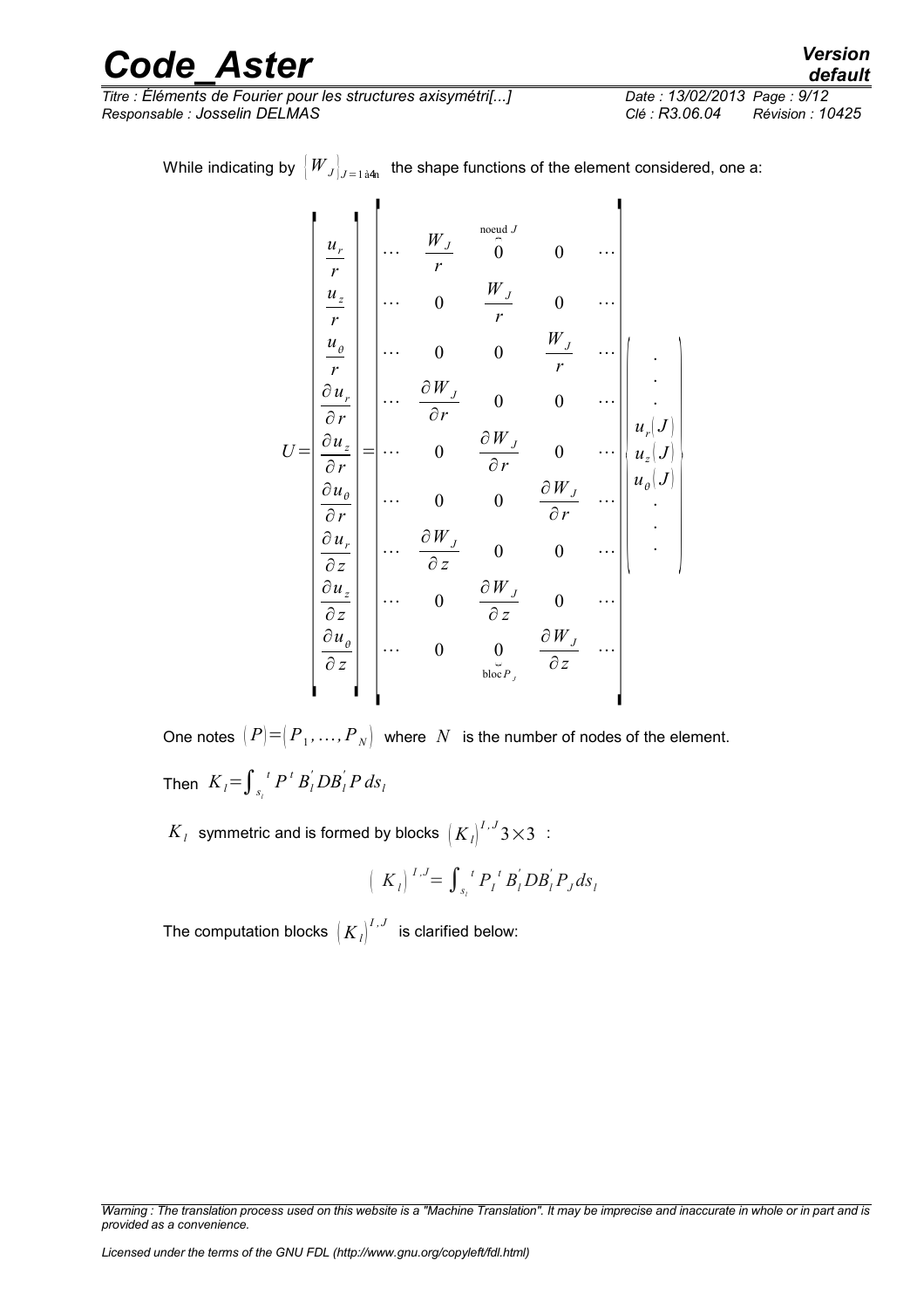*Titre : Éléments de Fourier pour les structures axisymétri[...] Date : 13/02/2013 Page : 10/12 Responsable : Josselin DELMAS Clé : R3.06.04 Révision : 10425*

$$
\frac{\text{default}}{12 \text{ } \text{Pose} : 10/12}
$$

 $\overline{\phantom{a}}$ 

$$
\begin{bmatrix}\nD I + I^2 D3 & 0 & -I[D I + D3] & D2 & 0 & ID3 & 0 & D2 & 0 \\
0 & I^2 D3 & 0 & 0 & 0 & 0 & 0 & 0 & ID3 \\
-I(D I + D3) & 0 & I^2 D I + D3 & -ID2 & 0 & -D3 & 0 & -ID2 & 0 \\
D2 & 0 & -ID2 & D1 & 0 & 0 & D2 & 0 \\
0 & 0 & 0 & 0 & D3 & 0 & D3 & 0 & 0 \\
0 & 0 & 0 & 0 & 0 & D3 & 0 & 0 & 0 \\
D2 & 0 & -ID2 & D2 & 0 & 0 & 0 & 0 & 0 \\
D2 & 0 & -ID2 & D2 & 0 & 0 & 0 & 0 & 0 \\
0 & ID3 & 0 & 0 & 0 & 0 & 0 & 0 & 0 \\
0 & ID3 & 0 & 0 & 0 & 0 & 0 & 0 & 0\n\end{bmatrix}
$$
\n
$$
\begin{bmatrix}\nP_I^T B_I^T D B_I^T P_J = [K_{ij}^T] \frac{I}{J} J_J = \begin{bmatrix}\nK_{11}^{I} & K_{12}^{I} & K_{13}^{I} \\
K_{21}^{I} & K_{22}^{I} & K_{23}^{I} \\
K_{31}^{I} & K_{32}^{I} & K_{33}^{I}\n\end{bmatrix} \text{ avec } \\
K_{11}^{I} = \begin{bmatrix}\nD I + I^2 D3 \\
P_I^T B_I^T D B_I^T P_J = [K_{ij}^T] \frac{I}{J} J_J = \begin{bmatrix}\nK_{11}^{I} & K_{12}^{I} & K_{13}^{I} \\
K_{22}^{I} & K_{22}^{I} & K_{23}^{I} \\
K_{31}^{I} & K_{32}^{I} & K_{33}^{I}\n\end{bmatrix} \text{ avec } \\
K_{22}^{I} = \begin{bmatrix}\n\frac{1}{I} + I^2 D3 \\
\frac{1}{I} + I^2 D3 \\
\frac{1}{I} + I^2 D3\n\end{bmatrix} W_I W_J + D1 \frac{\partial W_I}{\partial r} \frac{\partial W_J}{\partial r} + D3 \frac{\partial W_J}{\partial z} \frac{\partial W_J}{\partial z} + \frac{D2}{r} \left[W_J \frac{\partial W_J}{\partial r} + W_J
$$

The blocks  $K^{I,J}$  are not symmetric except for  $I=J$  (on the diagonal of  $K$  ). One notices in fact that the blocks  $K^{I,J}$  can be written for any harmonic (  $l$  = 0  $\,$  including).

*Warning : The translation process used on this website is a "Machine Translation". It may be imprecise and inaccurate in whole or in part and is provided as a convenience.*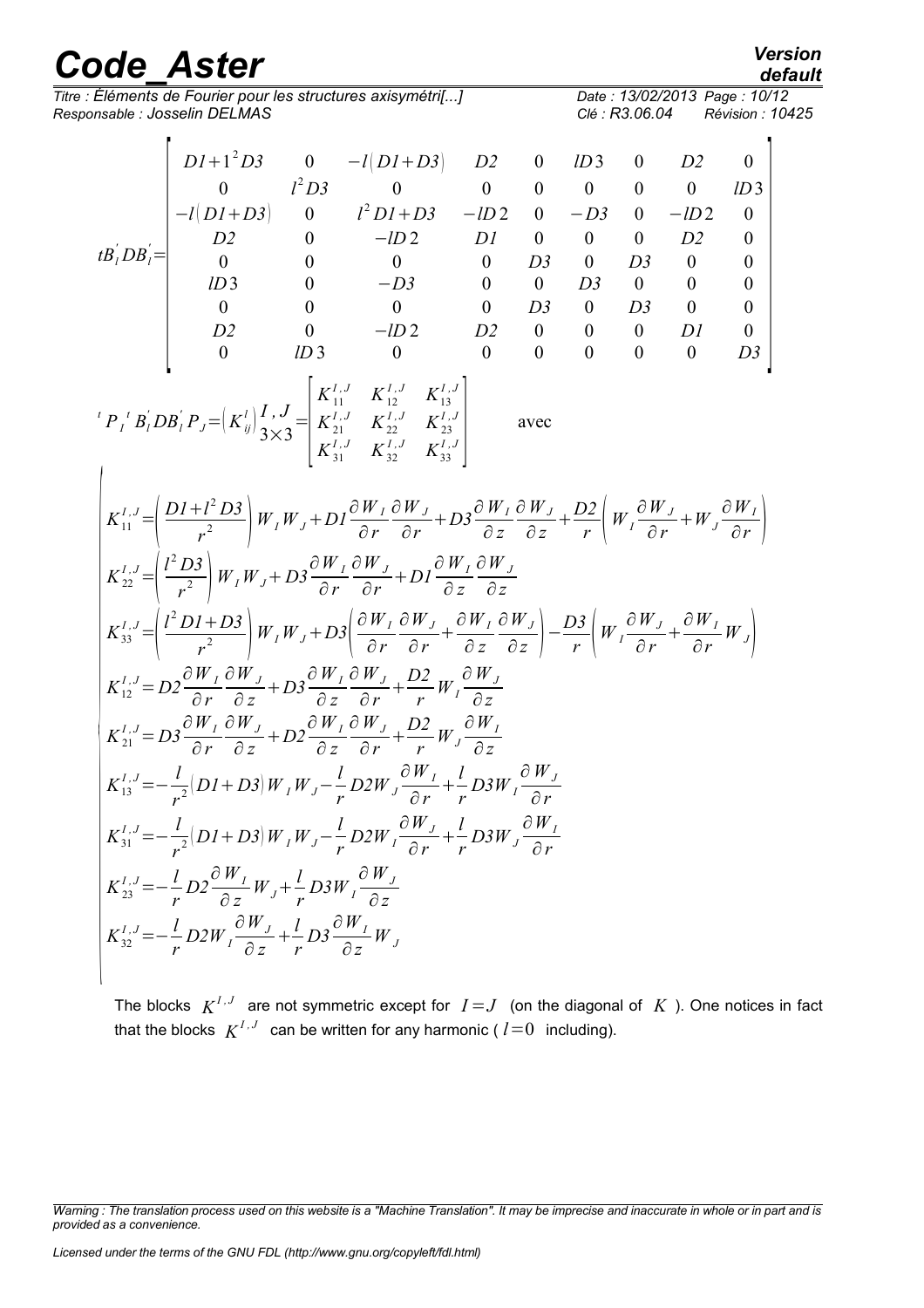*Titre : Éléments de Fourier pour les structures axisymétri[...] Date : 13/02/2013 Page : 11/12 Responsable : Josselin DELMAS Clé : R3.06.04 Révision : 10425*

*default*

$$
\begin{cases}\nK_{11}^{I,J} = KO_{11}^{I,J} + l^2 \frac{D3}{r^2} W_I W_J \\
K_{22}^{I,J} = KO_{22}^{I,J} + l^2 \frac{D3}{r^2} W_I W_J \\
K_{33}^{I,J} = KO_{33}^{I,J} + l^2 \frac{D1}{r^2} W_I W_J \\
K_{12}^{I,J} = KO_{12}^{I,J} \\
K_{21}^{I,J} = KO_{21}^{I,J} \\
K_{13}^{I,J} = -IKO_{31}^{I,J} \\
K_{23}^{I,J} = -IKO_{31}^{I,J} \\
K_{23}^{I,J} = -IKO_{23}^{I,J} \\
K_{32}^{I,J} = -IKO_{32}^{I,J}\n\end{cases}
$$

where the blocks  $\ K0^{I,J}$  are independent of the harmonic  $\ l$  .

### **4 Loadings**

<span id="page-10-0"></span>It is supposed that the loading was broken up according to the same base which displacements, that is to say:

$$
\mathbf{f} = \sum_{l=0}^{\infty} \begin{bmatrix} \cos l\theta & 0 & 0 \\ 0 & \cos l\theta & -\sin l\theta \end{bmatrix} \mathbf{F}_{l}^{s} + \begin{bmatrix} \sin l\theta & 0 & 0 \\ 0 & \sin l\theta & \cos l\theta \end{bmatrix} \mathbf{F}_{l}^{a}
$$

There is not coupling for the same harmonic between the parts symmetric and skew-symmetric of the loading because of orthogonality of the goniometrical functions  $\sin l\theta$  and  $\cos l\theta$ , this for all the types of loading. This wants to say in particular that the equivalent nodal forces are the same ones for the harmonics symmetric and skew-symmetric if the amplitudes  $\overline{F}_l^s$  et  $\overline{F}_l^a$  are the same ones.

For the nature of the acceptable loadings with the modelization Fourier, one returns to the note of use [U2.01.07].

*Warning : The translation process used on this website is a "Machine Translation". It may be imprecise and inaccurate in whole or in part and is provided as a convenience.*